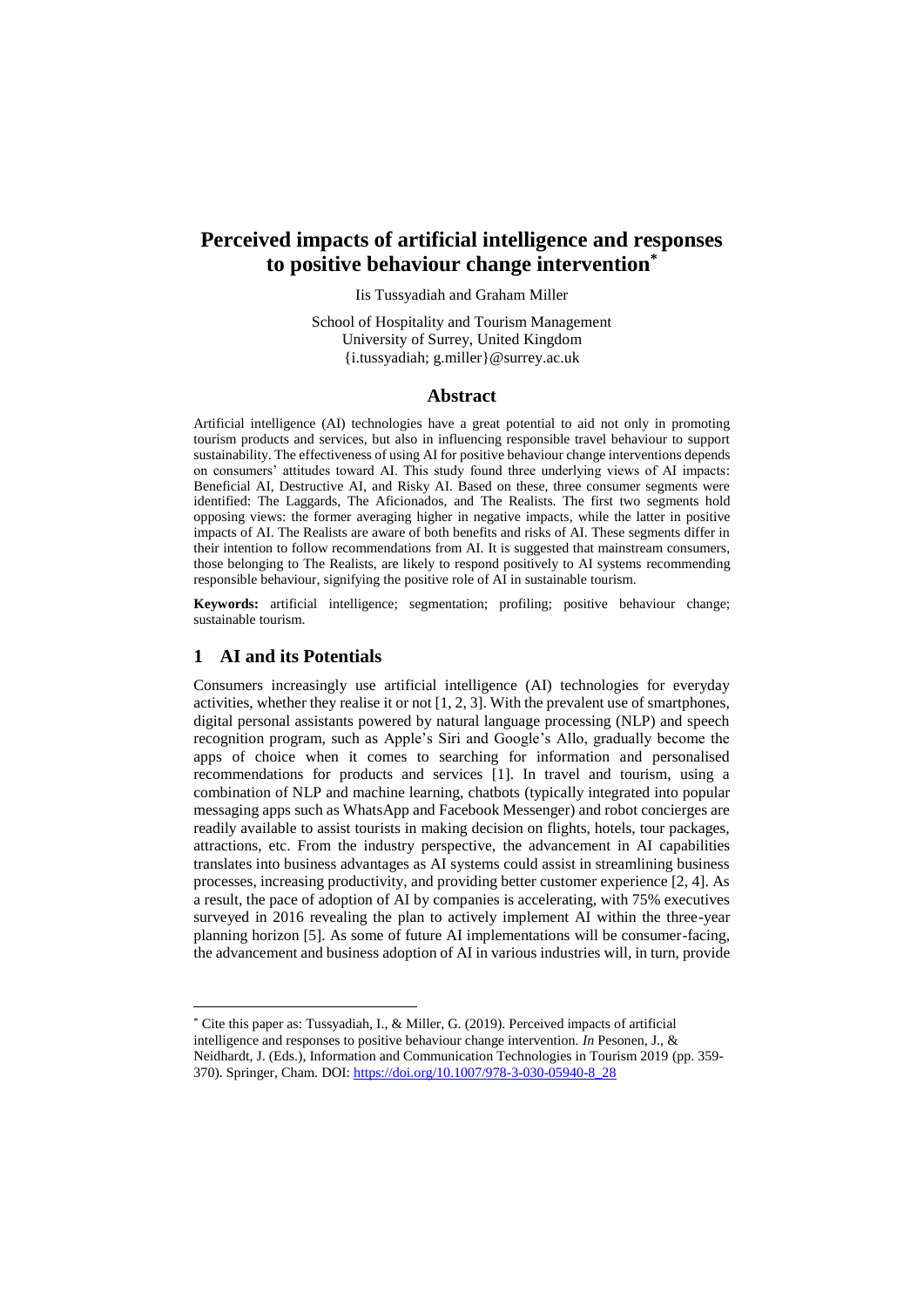more opportunities for consumers to enjoy the benefits offered by sophisticated service tools.

Importantly, the promise of improvements in AI performance is not limited to its economic value, but also its societal benefits. Indeed, AI researchers have advocated the importance of efforts to recognise and optimise the positive impacts of AI in society beyond economic interests, while avoiding its potential pitfalls [6]. For example, AI has been touted to have the potentials to expand opportunities and access to education and vital services (legal, medical, transportation, etc.) for disadvantaged communities [4], and, due to its social and proactive features that could lead to trust and reliance [7], play a role in influencing positive behaviour change [8, 9]. In tourism context, intelligent systems can be designed to influence consumer choices, not only from a marketing point of view, but also from a social perspective, such as promoting socially desirable choices to tourists [10]. Hence, in order to support sustainable tourism development, chatbots and companion robots can be designed as persuasive agents in behaviour modification and intervention efforts involving travel consumers (e.g., promotion of responsible travel behaviour).

The success of such behaviour intervention depends highly on consumers' intention to rely on AI systems for recommendations. To that end, tourism researchers found a paradox in tourist behavioural responses to intelligent agents [11]. While perceived proactivity, intelligence and social ability of agents lead to trust, perceived reactivity and control often result in anxiety and, eventually, lessen consumers' intention to rely on intelligent agents for recommendations while travelling [11]. Hence, understanding consumers' perception of AI is important in anticipating the effectiveness of implementing AI for behaviour modification.

Public discourse about the future of AI holds two opposing visions: optimistic (e.g., AI will spur innovation and provide greater conveniences) and pessimistic (e.g., AI will raise issues of surveillance and displace workers) ones [3, 12]. By analysing public engagement and impressions expressed about AI over time in various media, a study found that although discussions around AI have grown more optimistic in recent years, specific concerns regarding AI, such as fear of loss of control of AI, have persisted and even increased recently [12]. More specifically, based on a study with consumers and business decision makers in the US [5], it was found that the majority of consumers are more optimistic about AI, in that they believe AI could solve complex problem in society (63%) and help people live more fulfilling lives (59%). However, some concerns regarding AI harming people by taking away jobs (46%), and having serious, negative implications (23%) were also identified. Most of those who hold negative sentiments toward AI have not used AI technologies before [2]. These findings imply that there are distinct groups of consumers holding opposing views of AI in society and that these groups will respond differently to AI systems designed to influence positive behavioural change.

In order to tap into the potentials of using AI systems to facilitate more responsible tourism, understanding consumers in terms of their perception of AI will be a necessary first step in developing positive behaviour change intervention strategies targeting travel consumers. While researchers have started to assess awareness of and attitude toward AI systems and predict their behavioural outcomes [13, 14], there is limited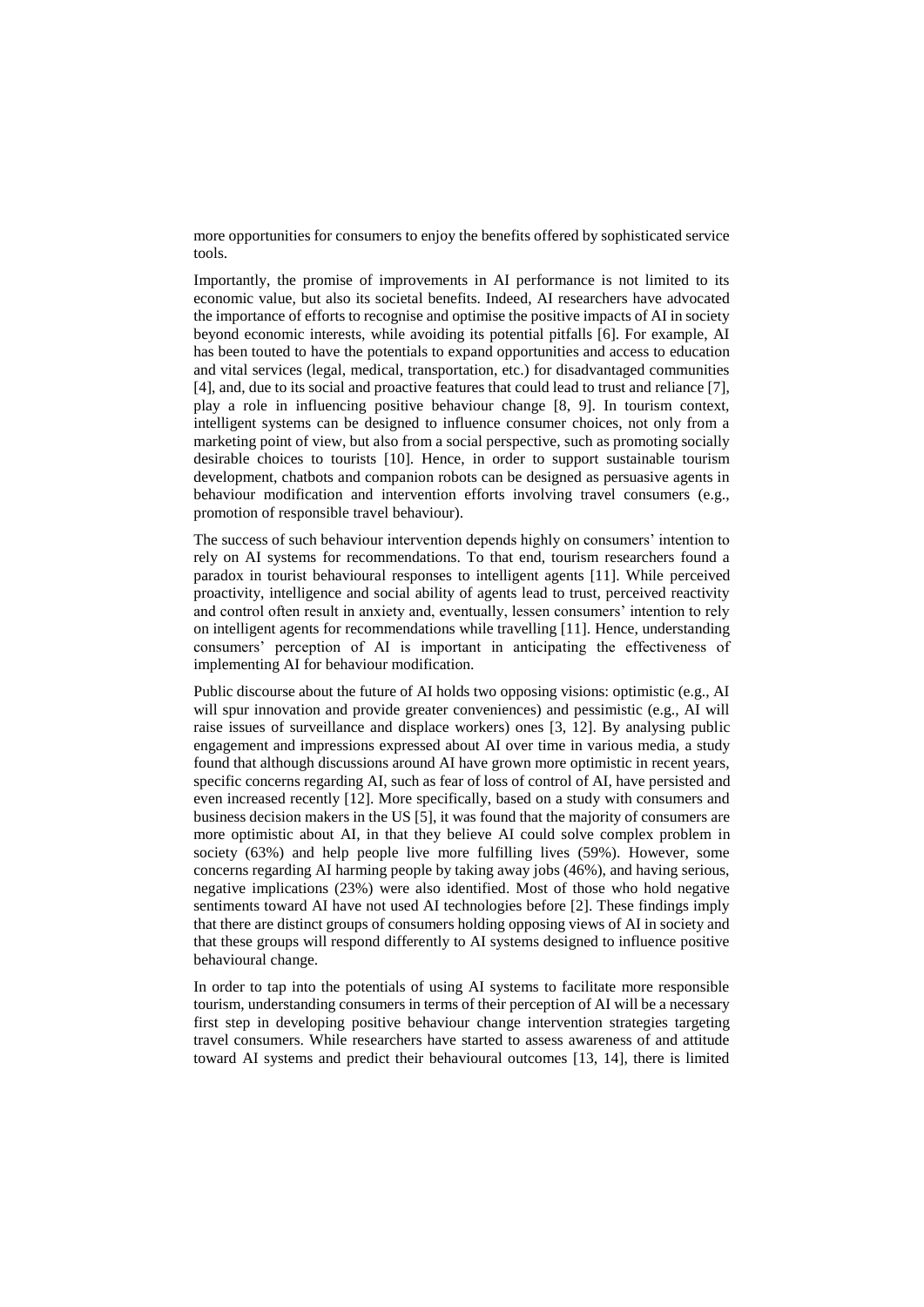effort to explore meaningful, recognisable characteristics that differentiate consumers in terms of their perception of AI. Therefore, the aim of this research is to identify consumers' perception regarding what AI will bring to society and how this perception plays a role in better understanding their behaviour. Specifically, the research objectives are threefold: (1) to identify the underlying dimension(s) of perceived impacts of AI, (2) to segment and profile consumers based on their perceived impacts of AI, and (3) to explore whether perceived impacts of AI explain consumer behaviour with AI systems. The findings will inform travel and tourism destinations, hospitality companies, and government agencies with appropriate consumer typologies for effective targeting in implementation of positive behavioural change intervention utilising AI systems

## **2 Attitudinal Segmentation in AI Adoption**

The advancement in AI capabilities presents a great potential for tourism destinations and hospitality companies to implement AI not only to promote their products and services to consumers, but also to influence responsible travel behaviour and achieve other social marketing goals in support of sustainability. As suggested in previous studies, behaviour change interventions could be more effective if tailored to consumer groups based on key factors likely to support the target behaviour to materialise [15]. Given that consumers seem to derive their confidence and trust in intelligent agents from perceived consequences of using (and interacting with) the technologies [11], it is important that behaviour interventions targeting consumers' reliance on AI (i.e., whose target behaviour is consumers following recommendations from AI) pay particular attention to the perceived positive and negative impacts of AI adoption. This calls for consumer segmentation and profiling based on detailed understanding of shared attitudes toward AI.

Studies have shown the importance of targeting lead users for diffusion of innovative products, services, and technologies [16, 17]. In the environment where consumers are overwhelmed with the speed of technological innovation and the resulting technological solutions/products, behavioural responses associated with new technologies are ever more complex and harder to predict [18]. As a result, companies are facing new challenges to segment consumers into meaningful groups in order to predict technology adoption. To that end, attitudinal segmentation approach has been applied to identify homogenous groups within a heterogeneous market with shared values toward adoption of self-service technology [19, 20], technology-enabled service delivery [21], and mobile marketing [18]. In these studies, attitudes toward technology were considered one of key determinants to classify consumers into adopter vs. nonadopter segments, or into Roger's five user categories in innovation diffusion [22]: innovator–laggard segments.

Since technology adoption decisions are linked to innovativeness [17], consumer segments have been profiled in terms of their personal characteristics as they relate to the levels of personal innovativeness in the domain of information technology. For example, age and gender have been associated with personal innovativeness: younger consumers tend to be more innovative [23] and men tend to adopt new technologies earlier than women [23, 24]. Several studies also linked income and education levels to innovative predispositions: consumers with higher income and education tend to be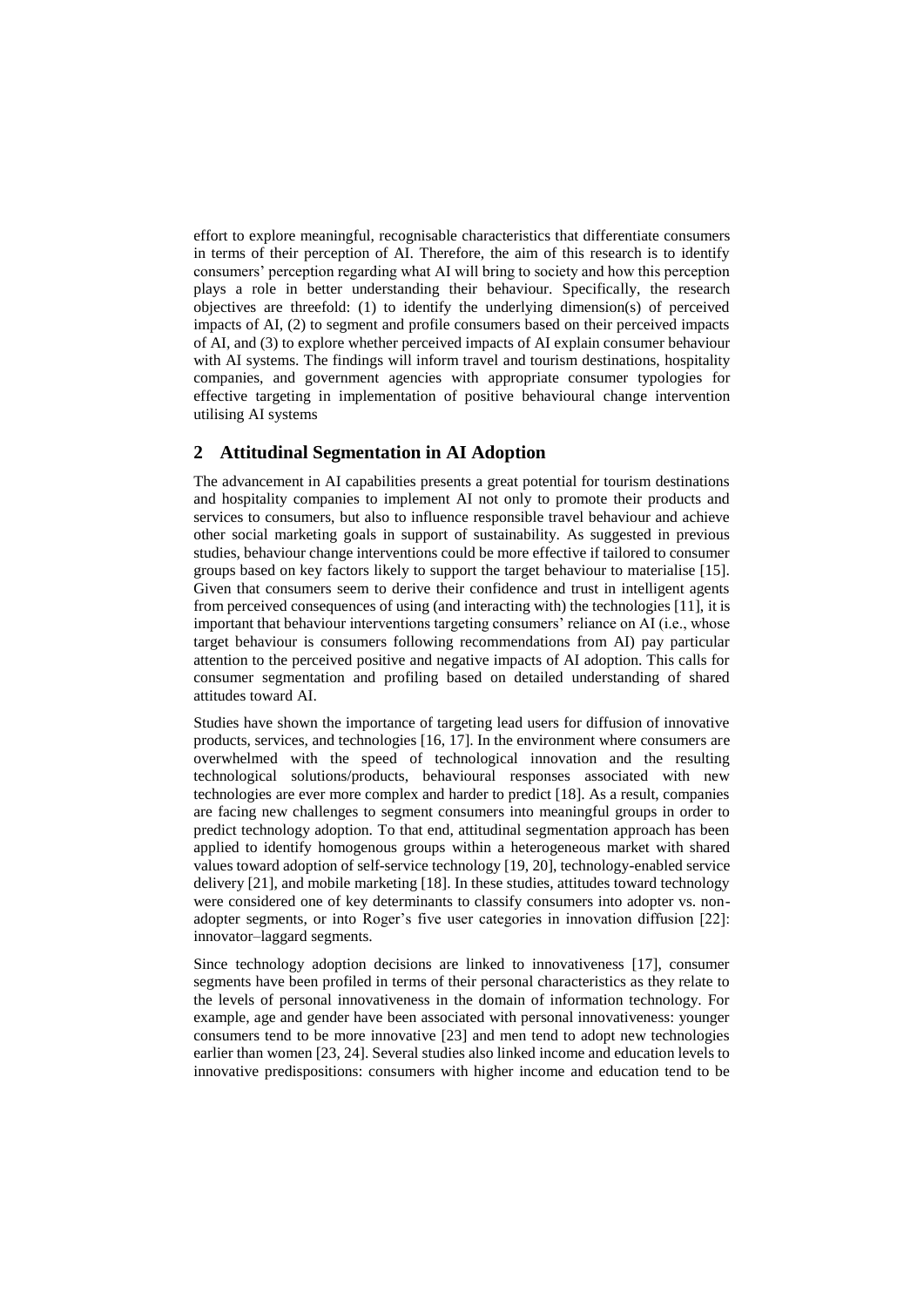more innovative and likely to adopt new products faster than their counterparts [24, 25, 26]. Therefore, identifying significant differences in personal characteristics between distinct consumer segments with differing views of AI impacts on society will assist in uncovering the basic attitudinal factors that explain AI adoption for behavioural interventions supporting sustainable tourism.

# **3 Method**

In order to achieve the aforementioned research objectives, an online questionnaire was developed to capture travellers' perception of the impacts of intelligent systems (including AI and robotics) in society. A list of items representing benefits and risks of AI implementation was developed from a comprehensive industry research on consumer perception of AI tested in the US, Canada, the United Kingdom (UK), China, and Brazil [3]. The list consists of 13 items representing benefits and 13 items representing risks of AI. These items were presented in a 5-point Likert-type scale, anchored from 1 (strongly disagree) to 5 (strongly agree). To assess the predictive validity of the resulting consumer segments in terms of behavioural intention associated with reliance on AI, respondents were asked to state how likely they are to follow recommendations from AI systems implemented in a smart hotel room while traveling. This question was presented after a scenario asking them to imagine staying in a hotel room equipped with an intelligent virtual/robotic assistant (powered by AI) that gives feedback on resource consumption (i.e., promotion of resource-efficient behaviour to use water/energy more responsibly). The questionnaire also includes demographic characteristics and prior use of AI tools to facilitate consumer profiling.

The questionnaire was distributed online to a survey panel in June 2018 targeting residents of the UK and the US who have travelled domestically or internationally and have stayed in a hotel or other commercial accommodation within the past six months. A total of 621 responses were collected: 313 from the UK and 308 from the US. There is a relatively balanced distribution in terms of gender (51% male). Respondents are relatively older (59% of respondents are 55 years and over), mostly college-educated (42% have at least a Bachelor's Degree), and about 55% stated having annual income less than US\$60,000. In an attempt to explore consumer characteristics in association with their perception of impacts of AI, exploratory factor analysis (principal component analysis/PCA), cluster analysis, discriminant function analysis, and one-way analysis of variance (ANOVA) were implemented to analyse the data.

#### **4 Result and Discussion**

#### **4.1 Identifying Perceived Impacts of AI**

To identify important dimensions underlying consumers' perceived impacts of AI, PCA was conducted on the list of items representing perceived benefits and risks of intelligent systems. Three factors emerged from the analysis, accounting for about 70% of the total variance in the data (see Table 1). The Kaiser-Mayer-Olkin test yielded a score of 0.941 ( $p < 0.001$ ), indicating sampling adequacy for each of the variables in the model and for the complete model. The first dimension, labelled as *Beneficial AI*, explains travellers' perception about the benefits of intelligent systems for individuals and society, which include general positive impacts of AI on the economy and the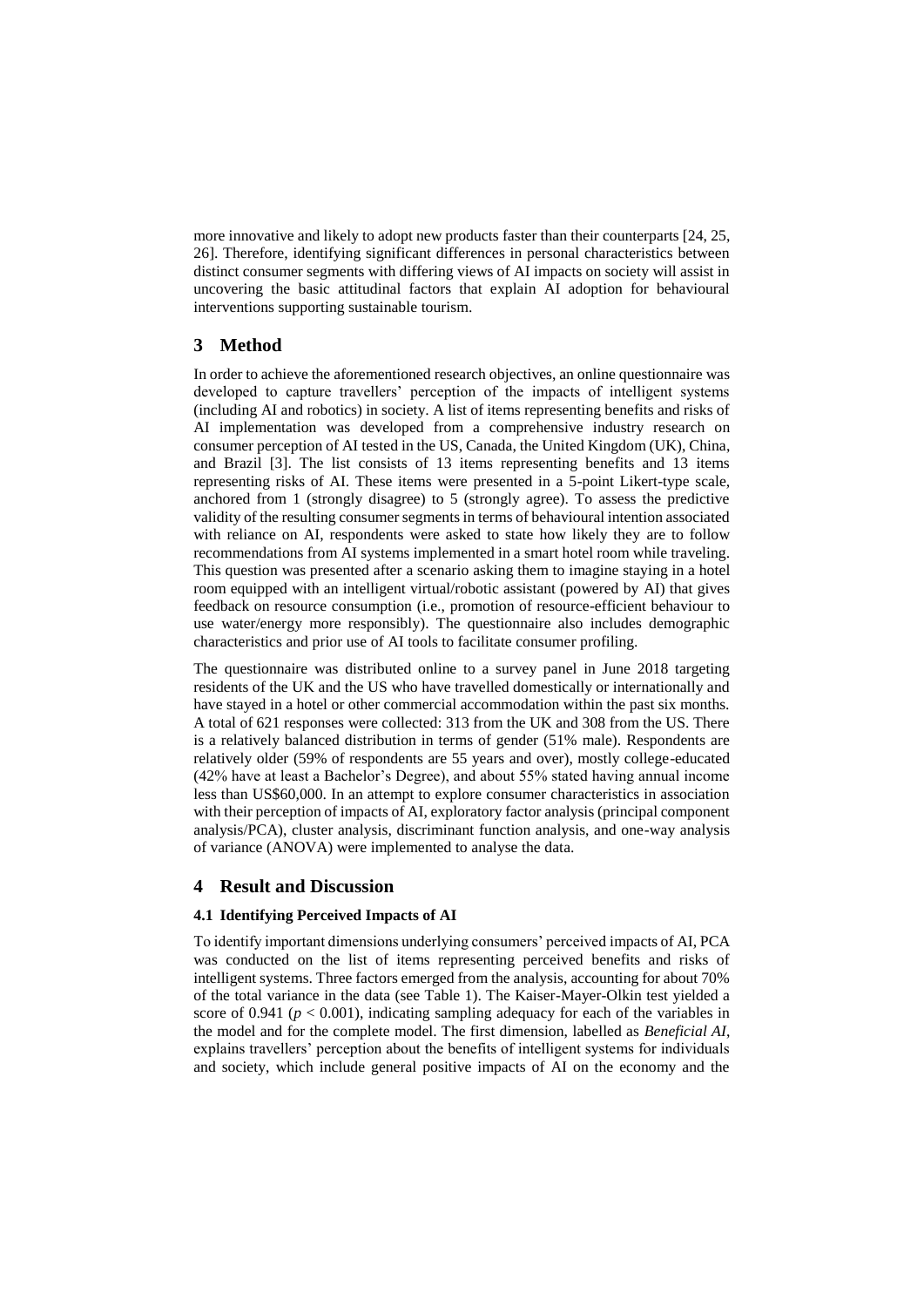environment as well as the practical benefits from time savings and conveniences. The second, labelled as *Destructive AI*, explains how AI was expected to cause destruction on infrastructure, endanger political stability, and cause accidents involving humans. The last dimension, labelled as *Risky AI,* reflects consumers' concerns that AI will facilitate crimes, invasion of privacy, and job losses. Two items, associated with AI lessening people's skills and causing humans to be lazy and less industrious, were dropped from the analysis due to high cross-loadings on the two risk dimensions.

| <b>Perceived Impacts of AI</b>                                            | Factor<br>Loading | Eigen-<br>value | Cum.<br>$\frac{0}{0}$ | Cronbach's<br>$\alpha$ |
|---------------------------------------------------------------------------|-------------------|-----------------|-----------------------|------------------------|
| Factor 1: Beneficial AI                                                   |                   | 8.522           | 35.510                | 0.957                  |
| easier decision-making for purchases of<br>products or services.          | 0.858             |                 |                       |                        |
| products and services that provide greater<br>ease and convenience.       | 0.851             |                 |                       |                        |
| improvements to human health and/or<br>longevity.                         | 0.832             |                 |                       |                        |
| time savings, freeing up humans to pursue<br>other activities or leisure. | 0.831             |                 |                       |                        |
| better skills at solving complex problems.                                | 0.831             |                 |                       |                        |
| a positive impact on our economy.                                         | 0.826             |                 |                       |                        |
| better use of energy and natural resources.                               | 0.806             |                 |                       |                        |
| a positive impact on our environment.                                     | 0.804             |                 |                       |                        |
| easier access of relevant news and<br>information.                        | 0.792             |                 |                       |                        |
| greater social equality.                                                  | 0.774             |                 |                       |                        |
| lower-priced or more affordable products<br>and services.                 | 0.750             |                 |                       |                        |
| companionship.                                                            | 0.746             |                 |                       |                        |
| completion of tasks that are too hard or<br>too dangerous for people.     | 0.728             |                 |                       |                        |
| Factor 2: Destructive AI                                                  |                   | 4.311           | 53.471                | 0.907                  |
| harmful impacts on our environment.                                       | 0.859             |                 |                       |                        |
| transportation problems.                                                  | 0.834             |                 |                       |                        |
| disruptions to infrastructure.                                            | 0.766             |                 |                       |                        |
| ease of going to war.                                                     | 0.746             |                 |                       |                        |
| accidents involving humans.                                               | 0.740             |                 |                       |                        |
| manipulation of humans by intelligent<br>machines or technologies.        | 0.676             |                 |                       |                        |
| Factor 3: Risky AI                                                        |                   | 3.871           | 69.599                | 0.900                  |
| cyber-attacks or computer hacking.                                        | 0.863             |                 |                       |                        |
| less security of personal data and privacy.                               | 0.793             |                 |                       |                        |
| criminal use of AI technologies.                                          | 0.788             |                 |                       |                        |
| companies/government with more access<br>to personal data/behaviour.      | 0.786             |                 |                       |                        |
| job losses.                                                               | 0.694             |                 |                       |                        |

**Table 1.** Principal Components of Perceived Impacts of AI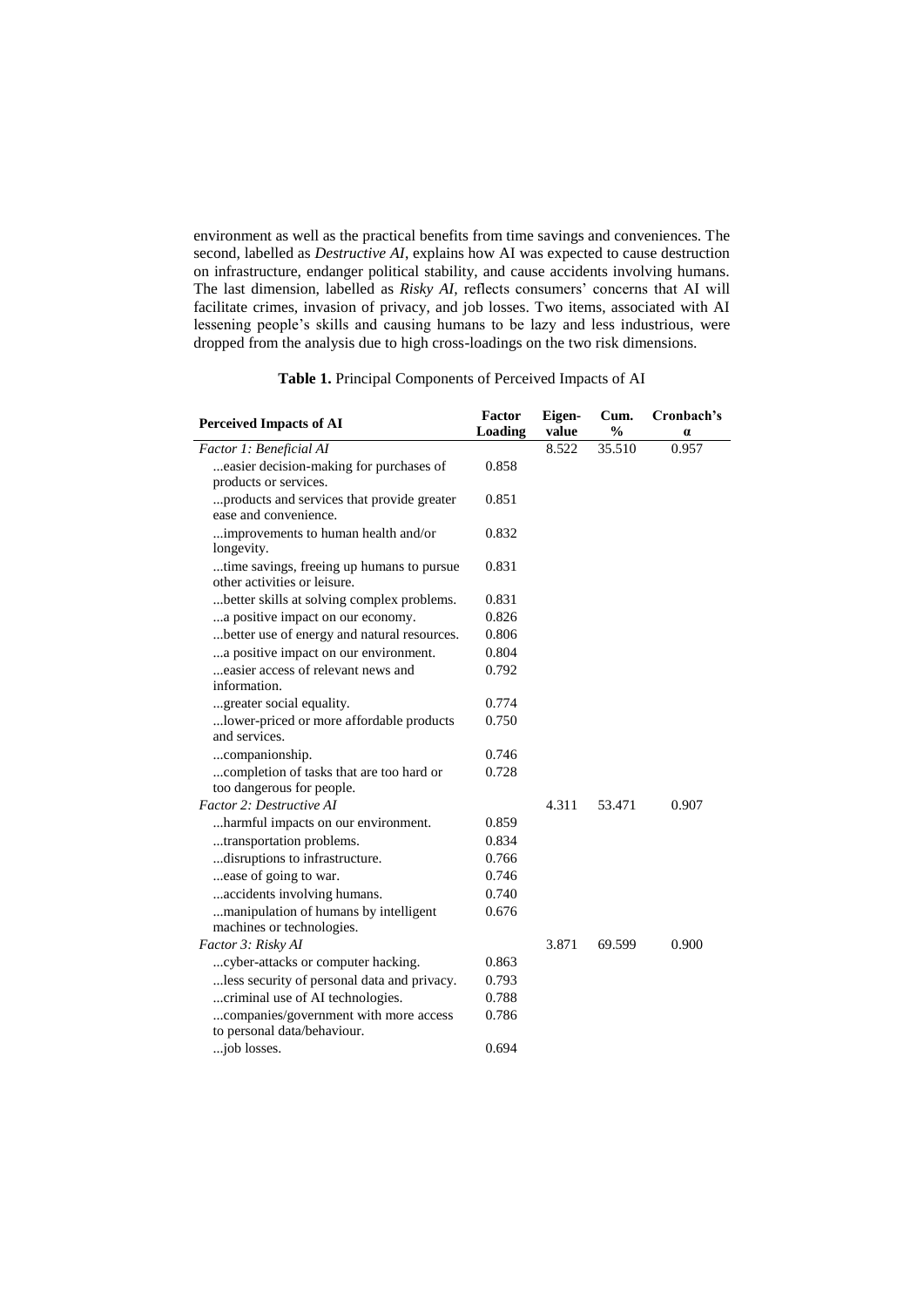#### **4.2 Segmenting Travel Consumers on Perceived Impacts of AI**

To explore whether travel consumers can be categorised into meaningfully distinct groups based on their perception of the impacts of AI, hierarchical cluster analysis was performed on the three dimensions of perceived impacts of AI, using squared Euclidian distance measure and Ward's agglomeration criterion. Initially, 1-, 2-, 3-, and 4-cluster solutions were compared. Finally, the 3-cluster solution was selected for its cluster distinctiveness and overall interpretability. Based on the mean scores of perceived impacts of AI amongst the three clusters (see Table 2), the groups are named: *The Laggards* ( $n = 109$ ), *The Aficionados* ( $n = 57$ ), and *The Realists* ( $n = 455$ ). The Laggards and The Aficionados appear to be on the opposite ends of the continuum when it comes to perceiving positive and negative impacts of AI; The Laggards highly believe in Destructive AI and Risky AI, while The Aficionados in Beneficial AI. However, The Realists demonstrate awareness in both benefits and risks of AI implementation, with mean scores of Risky AI and Beneficial AI both above neutral.

| Table 2. Consumer Segments and Perceived Impacts of AI |  |  |  |
|--------------------------------------------------------|--|--|--|
|--------------------------------------------------------|--|--|--|

|                                | Mean (St. Dev.) |                        |                     |  |
|--------------------------------|-----------------|------------------------|---------------------|--|
| <b>Perceived Impacts of AI</b> | The Laggards    | <b>The Aficionados</b> | <b>The Realists</b> |  |
| Beneficial AI                  | 1.997(0.575)    | 3.910(0.861)           | 3.569(0.606)        |  |
| Destructive AI                 | 3.789 (0.710)   | 1.620(0.546)           | 3.062(0.629)        |  |
| Risky AI                       | 4.389 (0.589)   | 2.217(0.822)           | 3.836(0.624)        |  |

This pattern is further illustrated in Fig. 1, where the three clusters are compared in terms of the individual items representing the benefits (on the right-hand side of the radar) and the risks (on the left-hand side of the radar) of AI. The Laggards (in blue) score higher on the negative items, while The Aficionados (in red) on the positive ones. The Realists (in green) score slightly lower than the highs in the other two clusters (on both ends).



**Fig. 1.** Consumer Segments and Perceived Benefits and Risks of AI (Mean Scores)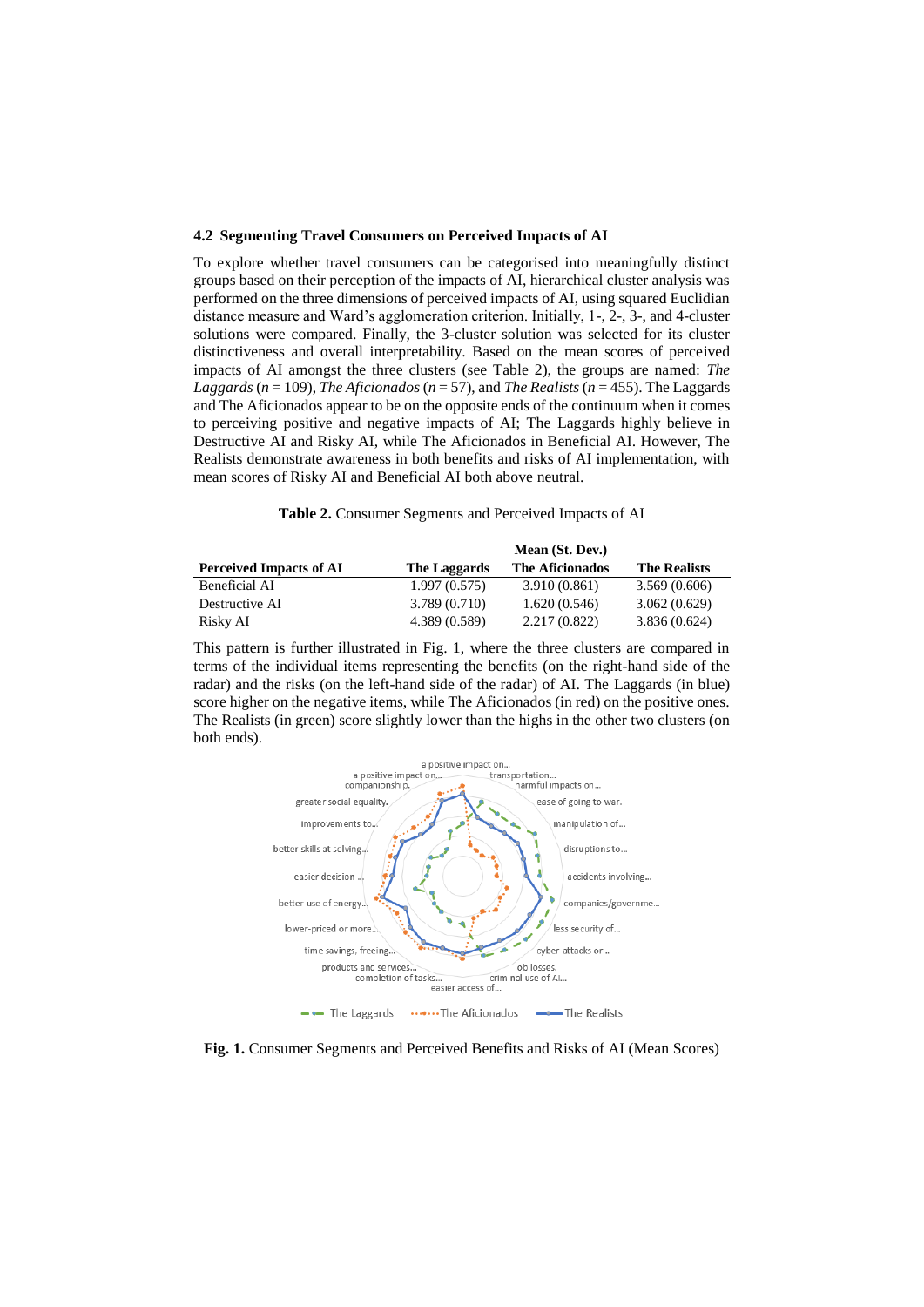To identify whether respondents are maximally separated into the three groups and that the variables contribute meaningfully to the classification, discriminant function analysis was performed. The Wilk's Lambda test for the discriminant function yielded 0.261 ( $p < 0.001$ ), indicating a good discriminatory ability of the function, and Eigenvalue of 1.975, with the function accounting for 87.4% of variance in the dependent variables (i.e., consumer groups). Table 3 presents the tests of equality of group means and structure matrix to identify which variable contributes a significant amount of prediction to help separate the groups. The smaller the Wilk's Lambda, the more important the variable for the discriminant function. In the structure matrix, the coefficients with large absolute values correspond to variables with a greater ability to discriminate between the three groups. The contribution of the three variables are comparable, with Beneficial AI contributing slightly better to discriminate consumers into the three groups (from both Wilk's Lambda and structure matrix). Finally, Table 4 presents classification function coefficients (Fisher's linear discriminant functions), which can be used to predict group membership of travel consumers. Overall, the classification results show a high success rate; 93.1% of the original grouped cases were correctly classified into the three clusters.

**Table 3.** Test of Equality of Group Means and Structure Matrix

| <b>Perceived Impacts of AI</b> | Wilk's Lambda | F(2, 618) | Sig.    | <b>Structure</b><br><b>Matrix</b> |
|--------------------------------|---------------|-----------|---------|-----------------------------------|
| Beneficial AI                  | 0.505         | 302.514   | <0.001  | $-0.643$                          |
| Destructive AI                 | 0.587         | 217.005   | < 0.001 | 0.568                             |
| Risky AI                       | 0.582         | 221.808   | < 0.001 | 0.543                             |

| <b>Perceived Impacts of AI</b> | The Laggards | <b>The Aficionados</b> | <b>The Realists</b> |
|--------------------------------|--------------|------------------------|---------------------|
| Beneficial AI                  | 3.611        | 9.321                  | 7.877               |
| Destructive AI                 | 6.422        | 2.063                  | 4.693               |
| Risky AI                       | 8.362        | 3.789                  | 7.088               |
| (Constant)                     | $-35.221$    | $-25.192$              | $-35.932$           |

**Table 4.** Classification Function Coefficients

#### **4.3 Profiling Consumer Segments**

To further uncover the profiles of the consumer clusters, Pearson Chi-Square tests were performed to detect significant differences in terms of demographic characteristics of the cluster members. Table 5 shows how the clusters are significantly different across gender, age, and country of residence. Characteristically, The Laggards are dominated by male (62%) and older (78% are 55 or older) travellers, while US residents are dominant in The Aficionados (70%). No significant differences were found in terms of education and household income levels, although it is worth noting that while both The Aficionados and The Realists have a balanced distribution between respondents with a Bachelor's Degree (or higher) and without, 60% of The Laggards have no higher degree (lower than Bachelor's). Furthermore, about 62% of The Laggards have less than US\$60,000 in annual household income, while 61% of The Aficionados have US\$60,000 or higher. The percentages are balanced for The Realists.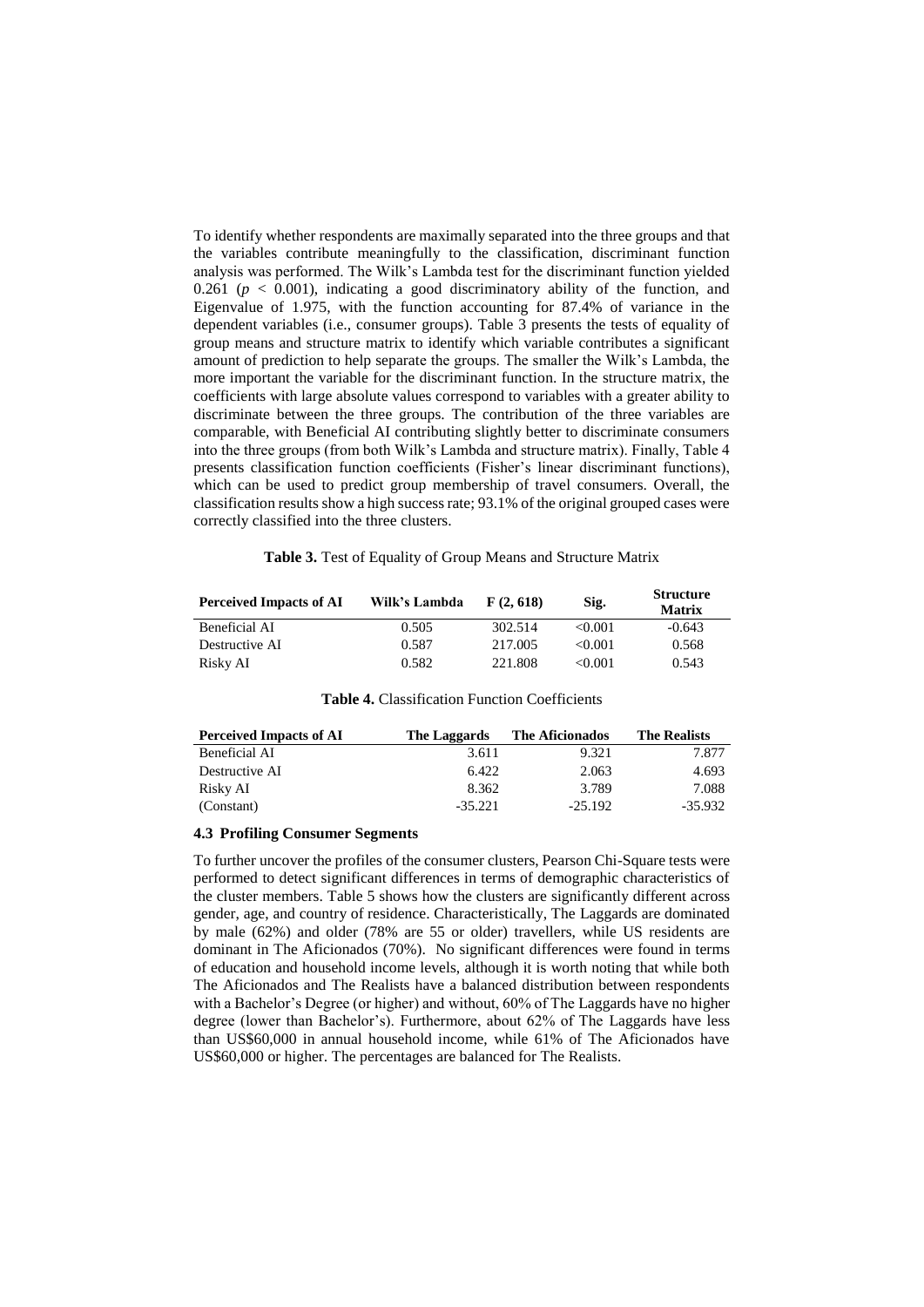| <b>Profiles</b> | The Laggards | <b>The Aficionados</b> | <b>The Realists</b> | $\mathbf{v}^2$ | Sig.  |  |
|-----------------|--------------|------------------------|---------------------|----------------|-------|--|
| Gender          |              |                        |                     | 7.386          | 0.025 |  |
| Male            | 62%          | 54%                    | 48%                 |                |       |  |
| Female          | 38%          | 46%                    | 52%                 |                |       |  |
| Age             |              |                        |                     | 26.020         | 0.004 |  |
| $18 - 24$       | 1%           | 2%                     | 4%                  |                |       |  |
| $25 - 34$       | 2%           | 2%                     | 9%                  |                |       |  |
| $35 - 44$       | 6%           | 19%                    | 12%                 |                |       |  |
| $45 - 54$       | 19%          | 30%                    | 18%                 |                |       |  |
| $55 - 64$       | 44%          | 28%                    | 33%                 |                |       |  |
| $65+$           | 29%          | 19%                    | 25%                 |                |       |  |
| Residence       |              |                        |                     | 10.660         | 0.005 |  |
| UK              | 53%          | 30%                    | 52%                 |                |       |  |
| US              | 47%          | 70%                    | 48%                 |                |       |  |
|                 |              |                        |                     |                |       |  |

#### **Table 5.** Demographic Profiles

Further, in order to confirm previous findings linking prior use of AI and perception, the tests were also performed on the use of AI systems in the past six months. As seen in Table 6, there are statistically significant differences in prior use of virtual assistant (such as Siri), voice search, real-time automatic translation, and other digital personal assistant(s) among the three groups. Unsurprisingly, the proportions of those who have used the tools are highest in The Aficionados and lowest in The Laggards. Notably, nearly half of The Aficionados have used voice search tools in the past six months. About a third of The Realists have used voice search and virtual assistants.

| <b>Table 6.</b> Use of AI Tools in the Past Six Months |
|--------------------------------------------------------|
|--------------------------------------------------------|

| <b>AI</b> Tools                                    | The      | The                | The             |          |         |
|----------------------------------------------------|----------|--------------------|-----------------|----------|---------|
|                                                    | Laggards | <b>Aficionados</b> | <b>Realists</b> | $\chi^2$ | Sig.    |
| Virtual assistant (e.g. Siri)                      |          |                    |                 | 7.783    | 0.020   |
| N <sub>0</sub>                                     | 82%      | 63%                | 70%             |          |         |
| Yes                                                | 18%      | 37%                | 30%             |          |         |
| Voice search                                       |          |                    |                 | 17.240   | < 0.001 |
| No                                                 | 82%      | 51%                | 67%             |          |         |
| Yes                                                | 18%      | 49%                | 33%             |          |         |
| Real-time automatic<br>translation                 |          |                    |                 | 10.034   | 0.007   |
| N <sub>0</sub>                                     | 93%      | 79%                | 80%             |          |         |
| Yes                                                | 7%       | 21%                | 20%             |          |         |
| Other digital personal<br>$\textit{assignment}(s)$ |          |                    |                 | 11.493   | 0.003   |
| No                                                 | 95%      | 79%                | 84%             |          |         |
| Yes                                                | 5%       | 21%                | 16%             |          |         |

Based on the number of members in each cluster as well as the distinctiveness of their demographic characteristics and use behaviour, it can be suggested that The Realists represent the mainstream consumers when it comes to perception of AI impacts.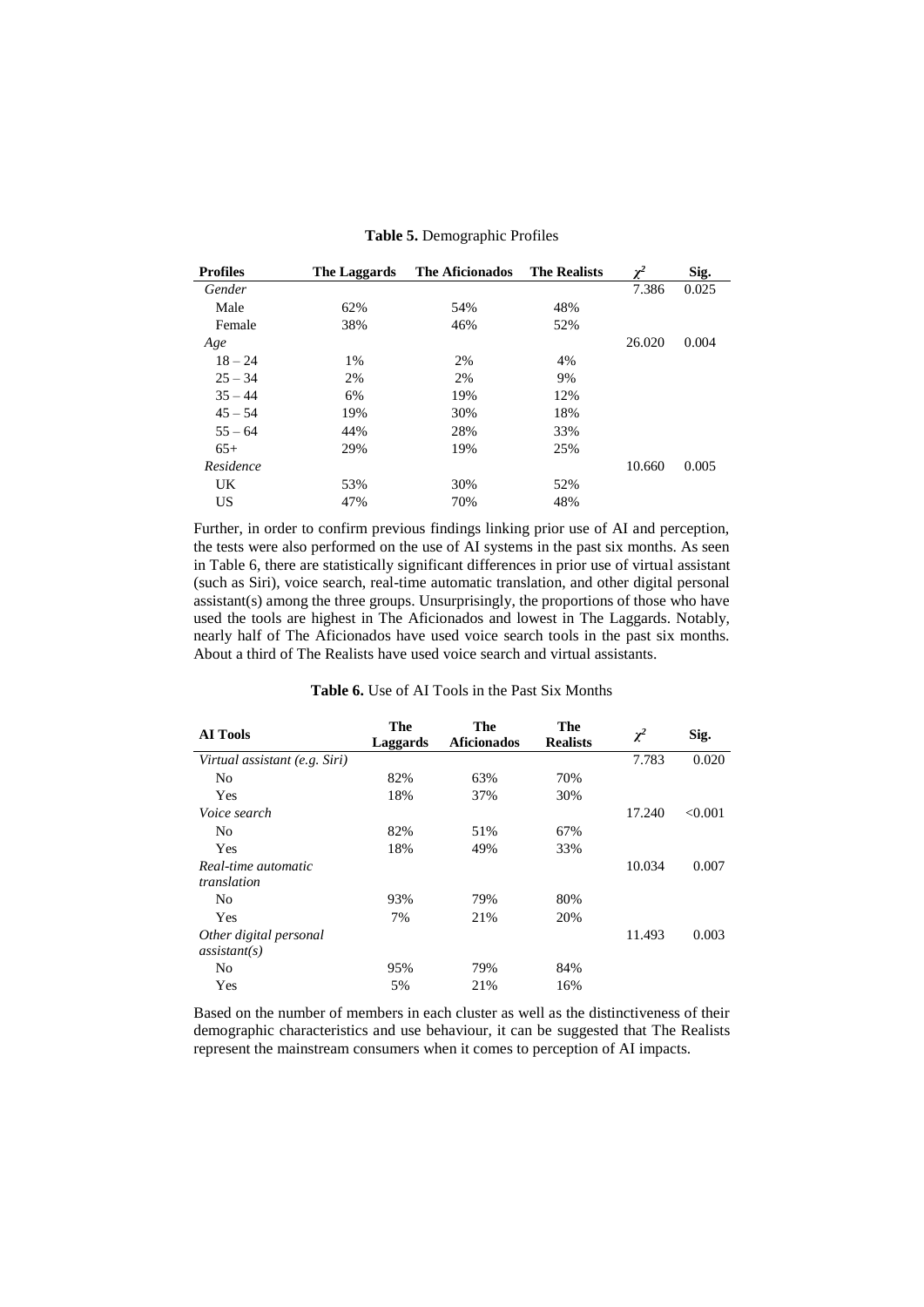#### **4.4 Consumer Segments and AI-related Behavioural Intention**

To assess whether cluster memberships can explain consumer behaviour associated with reliance on AI, one-way ANOVA was performed on intention to follow recommendation from AI-powered virtual/robotic assistant in a smart hotel room designed to provide feedback and advice on resource consumption (i.e., energy and water). As shown in Table 7 and Fig. 2, there are significant differences in the mean intention to follow recommendation from AI system between the different clusters (*F*   $(2,618) = 146.346$ ,  $p < 0.001$ ). From the results of the Tukey post hoc test, it was identified that compared to The Laggards  $(1.972 \pm 1.023, p < 0.001)$ , intention to follow recommendation from AI was statistically significantly higher for The Aficionados  $(4.192 \pm 0.972, p < 0.001)$  and The Realists  $(3.670 \pm 0.994, p < 0.001)$ . Also, there is a significant difference between The Aficionados (higher) and The Realists ( $p = 0.001$ ).

**Table 7.** Consumer Segments and Intention to Follow Recommendation from AI

| <b>Source</b>  | <b>Sum of Squares</b> | df  | Mean<br><b>Square</b> |         | Sig.   |
|----------------|-----------------------|-----|-----------------------|---------|--------|
| Between Groups | 290.960               |     | 145.480               | 146.346 | <0.001 |
| Within Groups  | 614.344               | 618 | 0.994                 |         |        |
| Total          | 905.304               | 620 |                       |         |        |



**Fig. 2.** Consumer Segments and Intention to Follow Recommendation from AI

These results show that the consumer groups generated based on perception of AI impacts in general can be useful in predicting behaviour with regards to AI adoption in the travel contexts. That is, consumers who expect AI to bring positive impacts to society, economy, the environment, and people in general (i.e., not specific to travel, tourism and hospitality settings) will develop higher intention to rely on AI while traveling. That is, global perceptions of AI will manifest in specific (local) behaviour.

### **5 Conclusion and Recommendation**

This research explores consumers' perceptions with regards to the impacts of AI in society and segment consumers based on these perceptions. The ultimate goal was to assess whether differing perspectives of AI explain consumer behavioural responses to AI systems recommending responsible travel behaviour to support sustainability. Three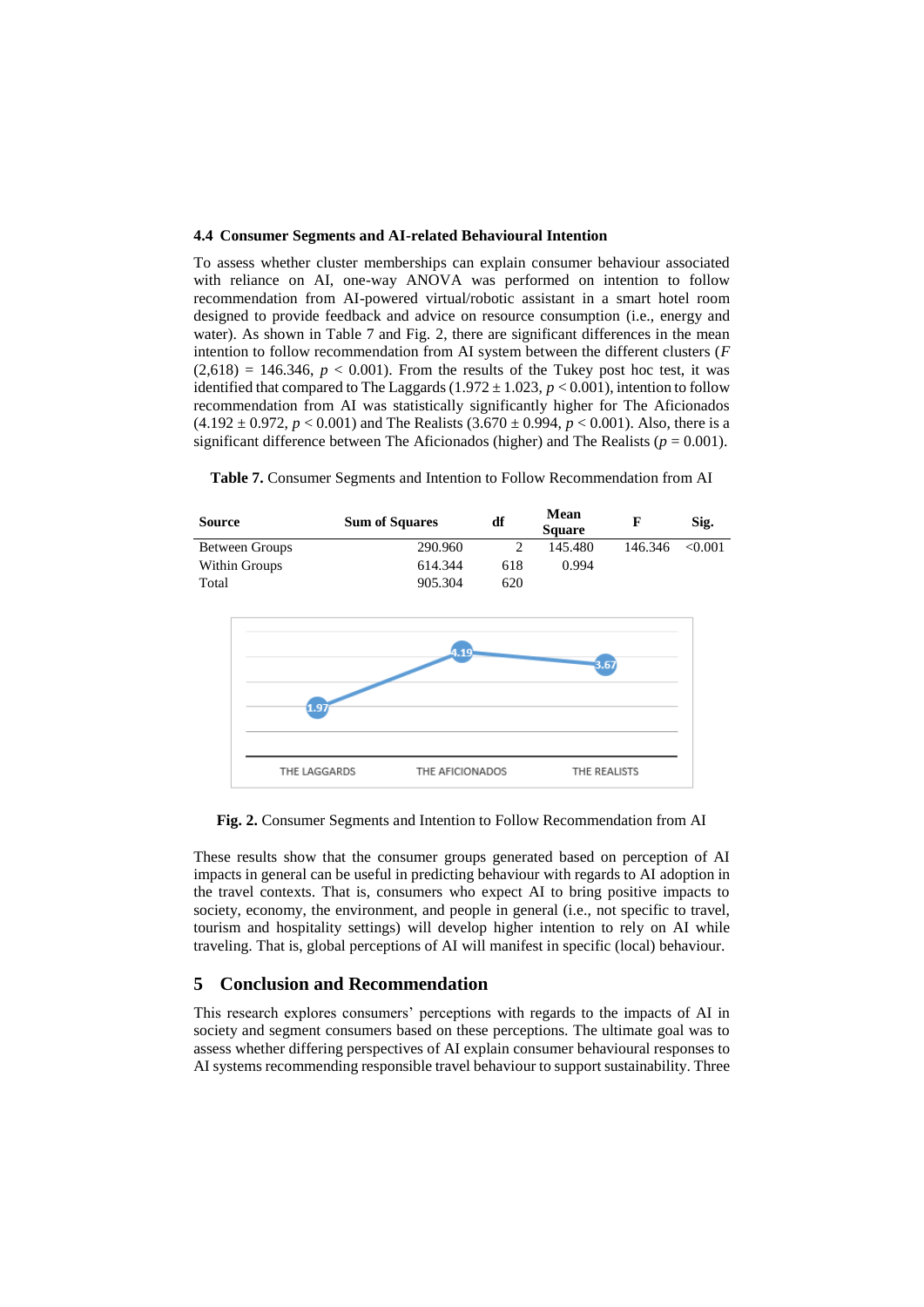underlying factors of perceived AI impacts emerged: Beneficial AI (optimistic), Destructive AI and Risky AI (pessimistic). The two pessimistic views of AI appear to differ in terms of AI as the source of harm, Destructive AI represents direct outcomes of AI implementation (e.g., AI damages society), while Risky AI represents indirect outcomes (e.g., AI facilitates other entities such as criminals to harm society). These further confirm and explain the two opposing views of AI impacts in society, as suggested in previous research [3, 12].

These factors successfully classified consumers into three distinct segments: The Laggards (who perceive high level of risks and low level of benefits of AI), The Aficionados (who perceive high level of benefits and low level of risks of AI), and The Realists (who are aware of both likely benefits and risks of AI). The majority of consumers belong to The Realists, with a small number belonging to The Aficionados and a slightly larger number to The Laggards. The Laggards are rather distinctive in their personal characteristics compared to the other two segments; they are dominated by male and older travellers, likely with lower levels of income and education, and most have not used any AI tools as of recent. Some of these findings are consistent with previous studies linking personal characteristics to level of personal innovativeness in the domain of information technology [23, 24].

Tested in terms of intention to follow recommendations from AI, the three groups demonstrated different behavioural responses. The Laggards are the least likely to follow recommendations from AI, while The Aficionados are the most likely to do so. The Realists exhibit significantly higher likelihood to adopt recommendations from AI when compared to The Laggards, but still lower than the Aficionados do. This implies that the use of AI for positive behaviour change will likely be effective in the majority of travel consumers. Behaviour change intervention efforts will be ineffective only in a small proportion of travel consumers who hold negative attitudes toward AI. Therefore, it is highly suggested that travel companies and tourism destinations integrate proenvironmental and prosocial campaign efforts into the implementation of AI in order to balance the economic gains from AI adoption with sustainable tourism goals.

While contributing to explicating the roles of AI in positive behaviour change intervention, thus opening a pathway for policy and strategic implementation supporting sustainable tourism, this research has several limitations that should be accommodated in future research. First, albeit using proenvironmental behaviour as the intervention target in the research context, this research did not consider factors associated with responsible behaviour such as environmental concerns in the segmentation procedure. Future research should combine proenvironmental values and attitudes toward AI to classify consumers into more detailed segments in order to better predict the effectiveness of behaviour change interventions supporting sustainable tourism. Second, this research only tested the association between the segments and intention to follow AI recommendations, but did not test any causal relationships between the variables. Future studies should develop a predictive attitudinal and behavioural model to test the predictive validity of perceived impacts of AI on travellers' behaviour in various contexts. Lastly, future studies should experiment behaviour change interventions with actual consumers to empirically test the effectiveness of such interventions with in different consumer groups.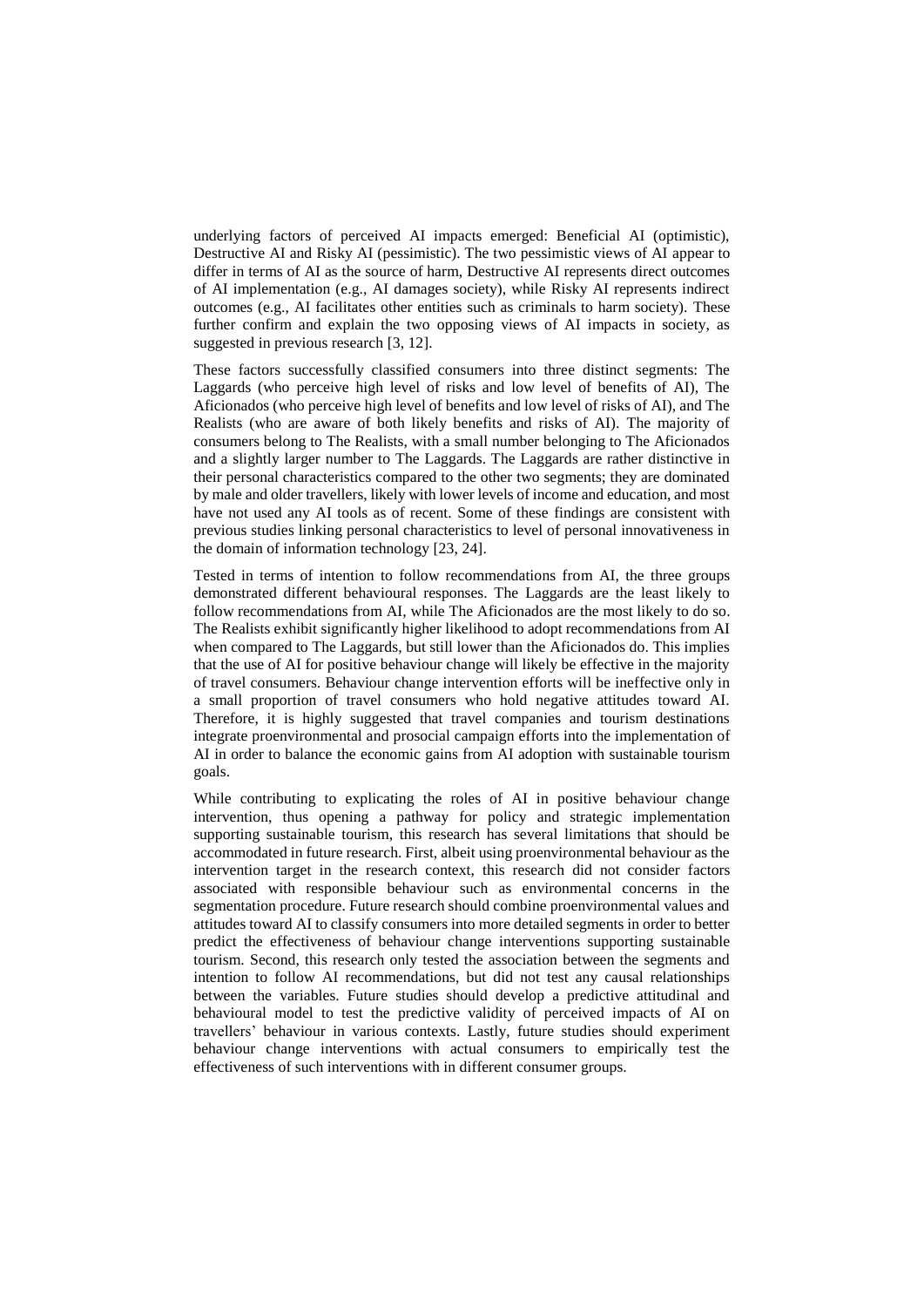## **References**

- 1. An M (2017) Artificial Intelligence Is Here People Just Don't Realize It. https://research.hubspot.com/artificial-intelligence-is-here, last accessed: 2018/08/10
- 2. Krogue K, Larsen G, Parry B (2017) The State of Artificial Intelligence, 2017: Public Perceptions of the Most Disruptive Technology (UK Edition). https://uk.insidesales.com/wp-content/uploads/2017/03/State\_of\_AI\_UK.pdf, last accessed: 2018/08/10
- 3. Weber Shandwick (2016) AI-Ready or not: Artificial Intelligence Here We Come! What Marketers https://www.webershandwick.com/uploads/news/files/AI-Ready-or-Not-report-Oct12- FINAL.pdf, last accessed: 2018/08/10
- 4. PwC (2017) Sizing the Prize: What's the Real Value of AI for Your Business and How can You Capitalise? https://www.pwc.com/gx/en/issues/analytics/assets/pwc-ai-analysissizing-the-prize-report.pdf, last accessed: 2018/08/10<br>Economist (2016) Artificial Intelligence
- 5. Economist (2016) Artificial Intelligence in the Real World. https://www.eiuperspectives.economist.com/sites/default/files/Artificial\_intelligence\_in \_the\_real\_world\_1.pdf, last accessed: 2018/08/10
- 6. Russell S, Dewey D, Tegmark M (2015) Research Priorities for Robust and Beneficial Artificial Intelligence. AI Magazine, 36(4), 105-114.
- 7. Lee JD, See, KA (2004) Trust in automation: designing for appropriate reliance. Human Factors, 46(1), 40-80.
- 8. Tromp N, Hekkert P, Verbeek P-P (2011) Design for socially responsible behavior: A classification of influence based on intended user experience. Design Issues, 27(3), 3-19.
- 9. Tussyadiah IP (2017) Technology and Behavioral Design in Tourism. In: Fesenmaier DR, Xiang Z (eds.), Design Science in Tourism. Springer International Publishing, Switzerland, pp. 173-191. doi: [10.1007/978-3-319-42773-7\\_12](https://dx.doi.org/10.1007/978-3-319-42773-7_12)
- 10. Gretzel U (2011) Intelligent System in Tourism: A Social Science Perspective. Annals of Tourism Research, 38(3), 757-779.
- 11. Tussyadiah IP, Wang D. (2016) Tourists' Attitudes toward Proactive Smartphone Systems. Journal of Travel Research, 55(4), 493-508. do[i: 10.1177/0047287514563168](http://jtr.sagepub.com/content/55/4/493.full.pdf?ijkey=gJvE7zbZeSV2Pzi&keytype=finite)
- 12. Fast E, Horvitz E (2017) Long-Term Trends in the Public Perception of Artificial Intelligence. In: Proceedings of the Thirty-First AAAI Conference on Artificial Intelligence. International Joint Conferences on Artificial Intelligence, Inc.: Menlo Park, CA, pp. 963-969.
- 13. Brougham D, Haar J (2018) Smart Technology, Artificial Intelligence, Robotics, and Algorithms (STARA): Employees' perceptions of our future workplace. Journal of Management & Organization, 24(2), 239-257. doi:10.1017/jmo.2016.55
- 14. Tussyadiah IP, Zach FJ, Wang J (2017) Attitude toward Autonomous On-Demand Mobility: The Case of Self-Driving Taxi. In: Schegg R, Stangl B (eds) Information and Communication Technologies in Tourism 2017, Springer International Publishing, Switzerland, pp. 755–766. doi: [10.1007/978-3-319-51168-9\\_54](https://link.springer.com/chapter/10.1007/978-3-319-51168-9_54)
- 15. Hardcastle SJ, Hagger MS (2015) Psychographic Profiling for Effective Health Behavior Change Interventions. Frontiers in Psychology, 6:1988. doi:10.3389/fpsyg.2015.01988.
- 16. Morrison PD, Roberts JH, Midgley DF (2004) The nature of lead users and measurement of leading edge status. Research Policy, 33(2), 351-362.
- 17. Schreier M, Oberhauser S, Prügl R (2007) Lead users and the adoption and diffusion of new products: Insights from two extreme sports communities. Marketing Letters, 18(1-2), 15-30.
- 18. De Marez L, Vyncke P, Berte K, Schuurman D, De Moor K (2007) Adopter Segments, Adoption Determinants and Mobile Marketing. Journal of Targeting, Measurement and Analysis for Marketing, 16(1), 78-95. doi: 10.1057/palgrave.jt.5750057